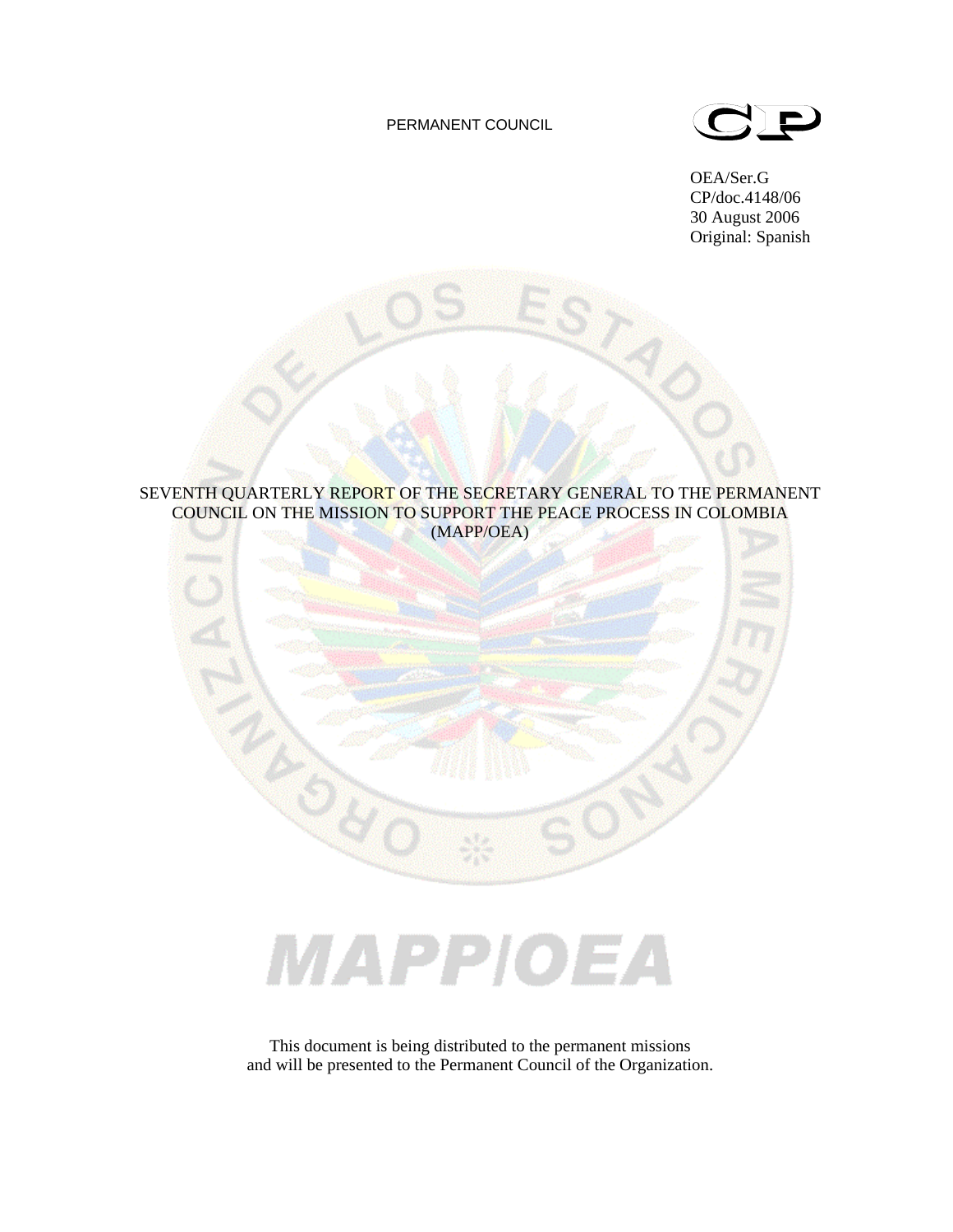# SEVENTH QUARTERLY REPORT OF THE SECRETARY GENERAL TO THE PERMANENT COUNCIL ON THE MISSION TO SUPPORT THE PEACE PROCESS IN COLOMBIA (MAPP/OEA)

#### I. BACKGROUND

 This quarterly report of the Secretary General on the Mission to Support the Peace Process in Colombia (MAPP/OEA) is submitted to the Permanent Council of the Organization of American States (OAS) in compliance with resolution CP/RES. 859 (1397/04), in which the Council resolved "[t]o instruct the Secretary General to provide quarterly reports to the Permanent Council on the work of the MAPP/OEA and its continued ability to contribute, through its work in Colombia, to the fulfillment of the values and principles contained in the Charter of the Organization of American States and the Inter-American Democratic Charter."

# II. INTRODUCTION

# MAPP/OEA

 Since the sixth report was submitted to the Permanent Council, the MAPP/OEA and the peace process itself have both made significant progress. It must be recalled, however, that this progress has been achieved in a context of great complexity, inherent in any peace process and particularly in the one under way in Colombia, which has been marked by conflict for more than 50 years. The Secretary General's quarterly reports to the Permanent Council on the MAPP/OEA give a snapshot of what could be the foundations of a broader structure of peace.

 In this respect, mention must be made of the Secretary General's visit to Colombia between July 11 and 15 of this year. During that visit, the Secretary General held meetings with various government authorities, including President Álvaro Uribe Vélez, to share views on the peace process in the country. Likewise, the Secretary General met with the leaders of the MAPP/OEA and with the coordinators of its regional offices, and received firsthand information on the status of their work.

 At the invitation of the mayor of Medellín, the Secretary General was able to observe the social reintegration projects under way in that major city.

 With specific reference to the Mission, the member states and observer countries gave a highly positive response to the Secretary General's appeal to expand their support for the Mission. That appeal was for the countries interested in assisting the Mission to provide financial, material, and human resources. Of particular importance was the establishment of the "Friends of the OAS Peace Mission in Colombia," a group of countries that includes Canada, Chile, Mexico, the Netherlands, Norway, Spain, Sweden, and the United States.

 The Government of the Netherlands deserves special recognition as the MAPP/OEA's main contributor since the Organization started work in Colombia.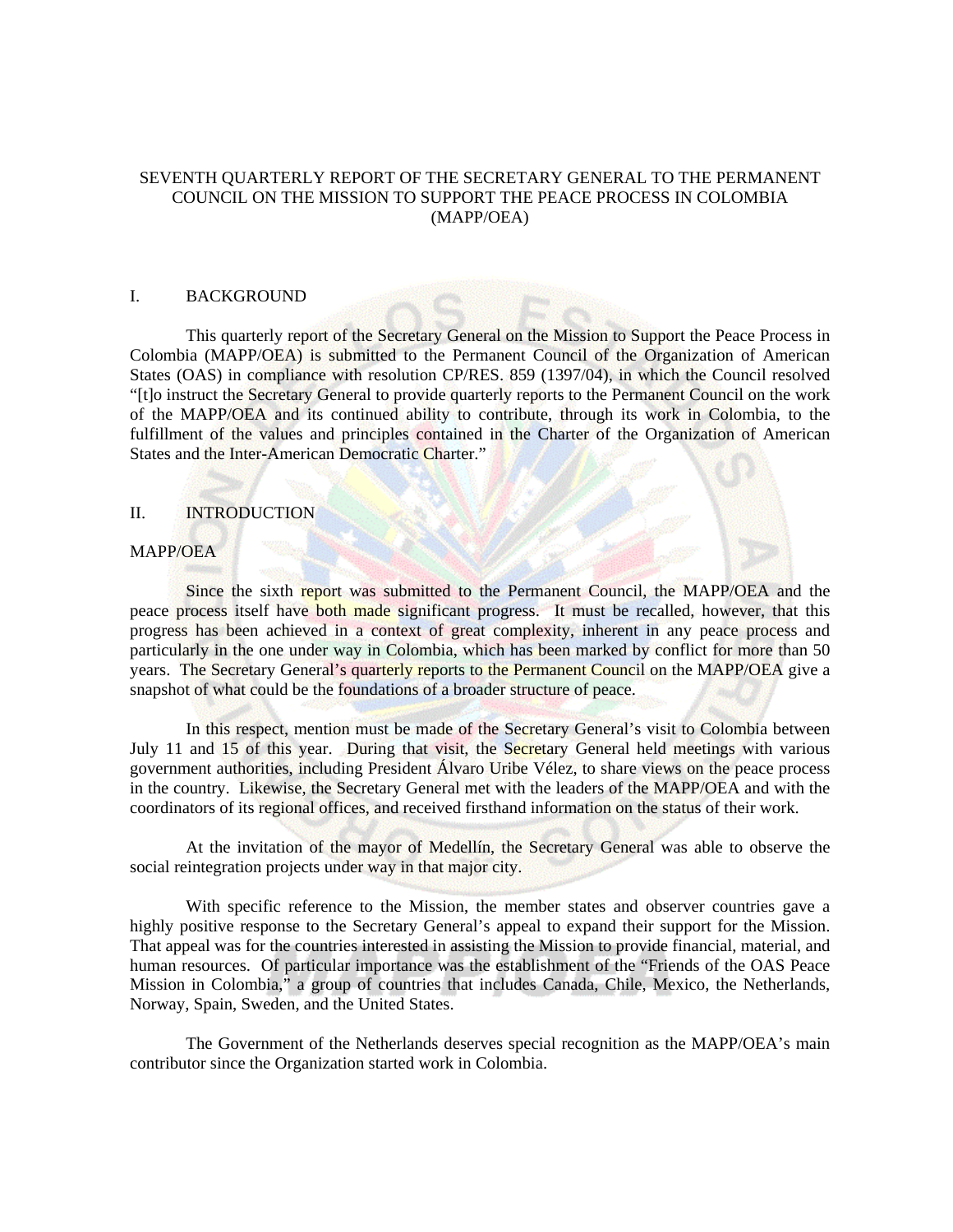The Swedish Government renewed its commitment to the Mission, with generous funding and the fielding of a Demobilization, Disarmament, and Reintegration (DDR) expert and of a specialist in working with nongovernmental organizations. The Government of Sweden also reported that it is prepared to earmark an annual sum in support of the Mission.

 The Government of Canada has become an active partner in financing the Mission since 2005, and it is hoped that this valuable support will continue.

 Along the same lines, the Secretary General notes that The Bahamas made a second contribution to the Mission, in July 2006.

 The Secretary General is also grateful to Ireland for its decision to support the Mission through its 2005 contribution, and its offer to renew this effort for 2006.

In June 2006, the Government of Thailand generously made a financial contribution to the Mission.

 The donation of vehicles and computer equipment last year by the Republic of Korea constituted a substantial contribution to the work of the Mission.

 The Secretary General also wishes to thank the Governments of Mexico and Brazil for their valuable support in financing the participation of experts in various fields, including human rights, social affairs, diplomatic relations, and public safety. In this respect, the Government of Guatemala has informed the General Secretariat that it has appointed a Guatemalan professional to be a member of the Mission. The Governments of Argentina, Chile, and Peru have contacted the Mission to explore the possibilities of contributing to it by financing experts.

The United States has announced a major contribution to funding of the Mission for this year.

The Government of Spain, through its Council of Ministers, approved a significant contribution to the Mission. In addition, the Spanish Agency for International Cooperation (AECI) has decided to make another major contribution to the Mission.

 The Government of Norway informed the General Secretariat of its desire to make a generous financial contribution to the Mission, arrangements for which are now being worked out.

 The municipal government of Medellín has provided funding under an agreement signed with the Mission to incorporate a team of six social workers to strengthen the Mission's activities in the city's neighborhoods. The regional office in Medellín now has a solid team more proportionate to the challenges in that region of the country.

 All of this support has enabled the Mission to increase its presence, with its 34 international verifiers, 17 local professionals, and 34 individuals providing temporary assistance–for a total of 85 participants, 38 percent of whom are women.

 Following a commitment given by the Secretary General, the Mission has adopted the Basic Manual for the performance of its functions. This manual contains clear and precise instructions for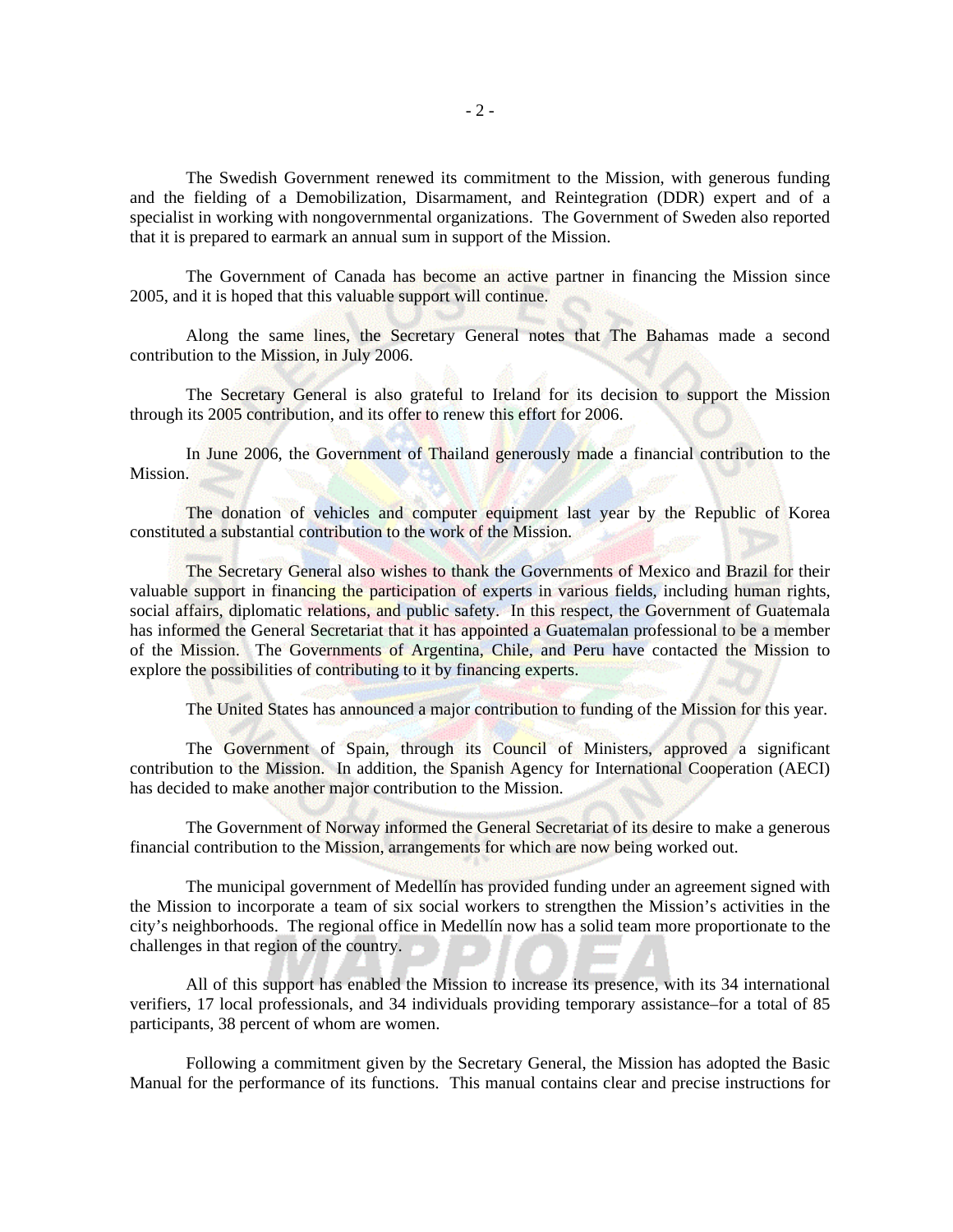the Mission's verification experts to use in relation to (i) the cessation of hostilities, (ii) concentration, disarmament, and demobilization, (iii) dismantling of illegal armed units, (iv) maintenance of public order in demobilization areas, (v) reintegration, (vi) observance of Law 975/2005 (the Justice and Peace Law), and (vii) the field work methodology for use with communities affected by violence. The Secretary General has coordinated the advisory services offered to the Mission by the Inter-American Commission on Human Rights (IACHR).

 Also noteworthy is the fact that, as part of its mandate, the Mission has taken a crosscutting approach in matters relating to gender, children's rights, and the rights of indigenous peoples and communities of African descent, both for the displaced population and for the communities receiving former combatants.

#### THE PEACE PROCESS

In the period covered by this report, progress was made in negotiations with the National Liberation Army (ELN). Specifically, in February and April, representatives of the national government and of this guerrilla organization met in Havana, Cuba, in the second and third rounds of the Formal Exploratory Phase. The Governments of Cuba, Norway, Spain, and Switzerland participated in those meetings, as did various sectors of Colombian society.

 In accordance with one of the agreements from the second round, on March 7 the national government recognized two leaders of this illegal armed group as representative members for a period of three months. The parties agreed that, following the third round, they would address the design of the process and preparation of the agenda, in order to seek common ground for moving forward in the search for peace.

 On May 31, the national government renewed the representative member status of the ELN delegates, so that the Formal Exploratory Phase could continue.

 The Colombian Government also cited the possibility of creating a zone for discussion with the FARC, as part of a cease-fire by that group. By means of a communiqué, that guerrilla group called upon Colombians to vote in favor of a proposal for dialogue and peace in the presidential elections held on May 28.

 Since the launching of peace negotiations with the United Self-Defense Forces of Colombia (AUC) in November 2003, there have been 37 mass demobilization ceremonies in the course of which 30,915 members of this irregular armed group have begun the transition to civilian life. The month of April saw the dismantling of units that had remained outside the Santa Fe agreement, including the Héroes del Guaviare and the Los Llanos fronts and the Élmer Cárdenas Bloc (BEC). It now remains to demobilize a last holdout unit of the BEC and the Cacique Pipintá Bloc. The last holdout unit of the BEC should be demobilized by the end of August 2006. It must also be noted that, while there has been contact with the Campesinas del Casanare Self-Defense Forces, no agreement has yet be reached on their demobilization.

 In this context, the Mission identified a number of violations of the demobilization commitments, and failure to dismantle illegal armed units. The Mission also found shortcomings and gaps in the reintegration of former combatants. These considerations and observations derive from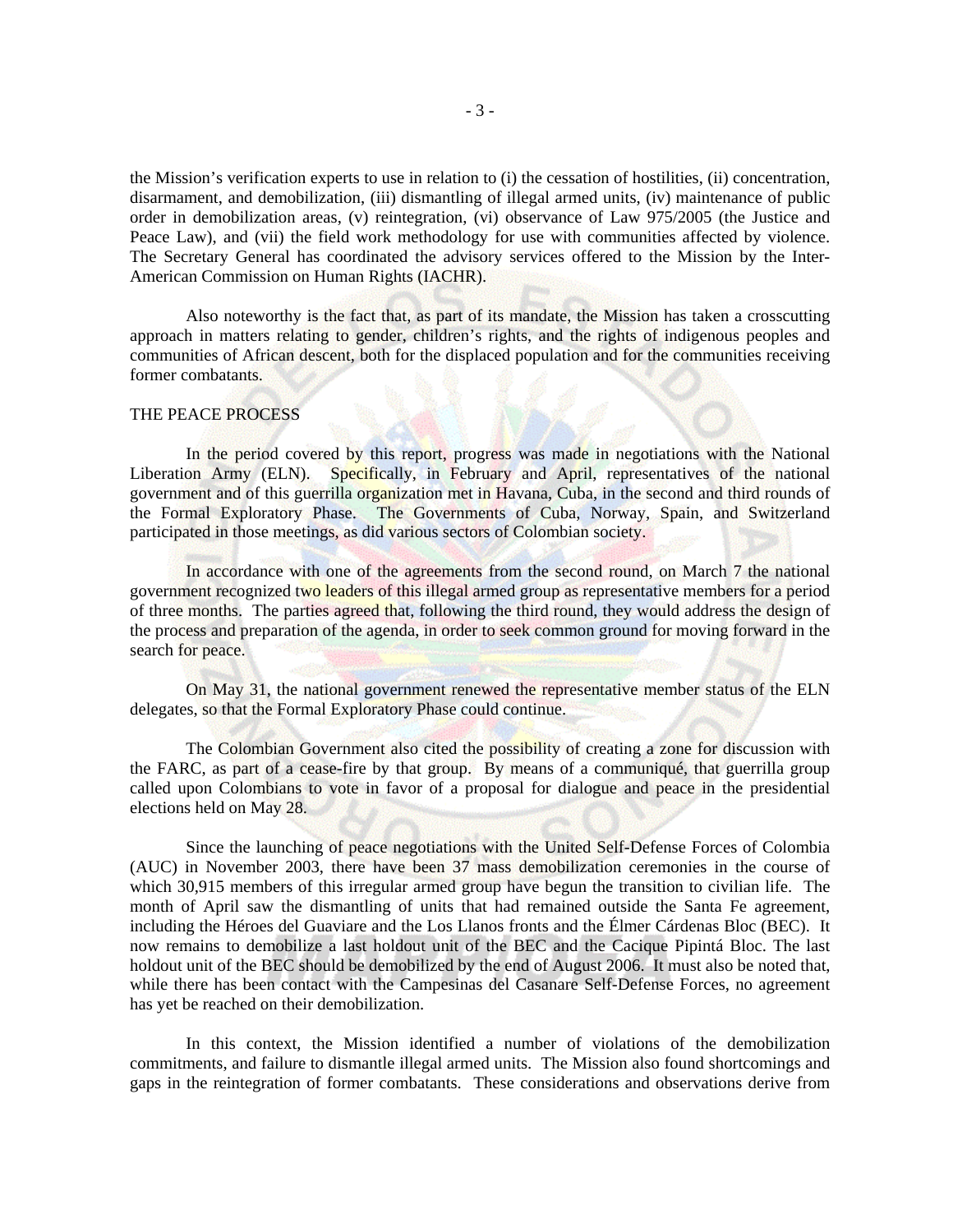the Mission's mandate, and it is hoped that they will be taken into consideration by the Colombian Government.

 The Mission has noted with concern the appearance of new groups in the area where the demobilized units were operating. They are being led by middle-ranking officers (demobilized or not), who in some cases are recruiting former paramilitary combatants. These units, as noted in the Sixth Report, are expanding and taking control of illegal economic activities.

 On the other hand, the conclusions from a detailed analysis of the reintegration process show gaps in the coverage of the official offer. These gaps are particularly apparent in the fields of health, psychosocial support, and education, and many former combatants have no possibility of finding work or pursuing productive projects. It is clear that the pace of demobilization has exceeded the response capacity of the Program for Return to Civilian Life (*Programa de Reincorporación a la Vida Civil*, PRVC), which was not prepared to deal with such numbers of people. On this basis, the Mission can say that, despite the positive efforts made in the last few months, the PRVC remains in critical condition, and this poses a risk to the long-term viability of the peace process.

 The General Secretariat reiterates that the success and sustainability of the peace process will depend on:

1. The attention paid to communities affected by violence;

2. Official recovery of the territories over which illegal groups have held sway; and

3. Effective reintegration of demobilized combatants.

## III. DEVELOPMENTS IN THE PEACE NEGOTIATIONS AND AUC DEMOBILIZATIONS

In the period from February to May 2006, there were six mass demobilizations, involving overall 8,625 members of the AUC. During this time, demobilization of the Próceres del Caguán Front, the Héroes de los Andaquíes and Héroes de Florencia in the Department of Caquetá, and the Putumayo Southern Front in the Department of Putumayo completed the dismantling of the armed units of the Bolívar Central Bloc, except for the Cacique Pipintá Bloc. A three-stage demobilization has been agreed to for the Elmer Cárdenas Bloc in Urabá Antioqueño and Chocoano; to date, two phases have been completed, and demobilization of another unit in the Department of Chocó is pending.

 To sum up, in the course of the peace process with the AUC, from its beginning in 2003 until the month of May 2006, 36 armed units have been demobilized. The last year has been the most intense period of demobilizations, accounting for 52.89 percent of the total, representing 16,352 combatants over a period of four months (see Annex A).

 Of the 30,915 former AUC members demobilized, 94 percent (29,036) are men and 6 percent (1,879) are women.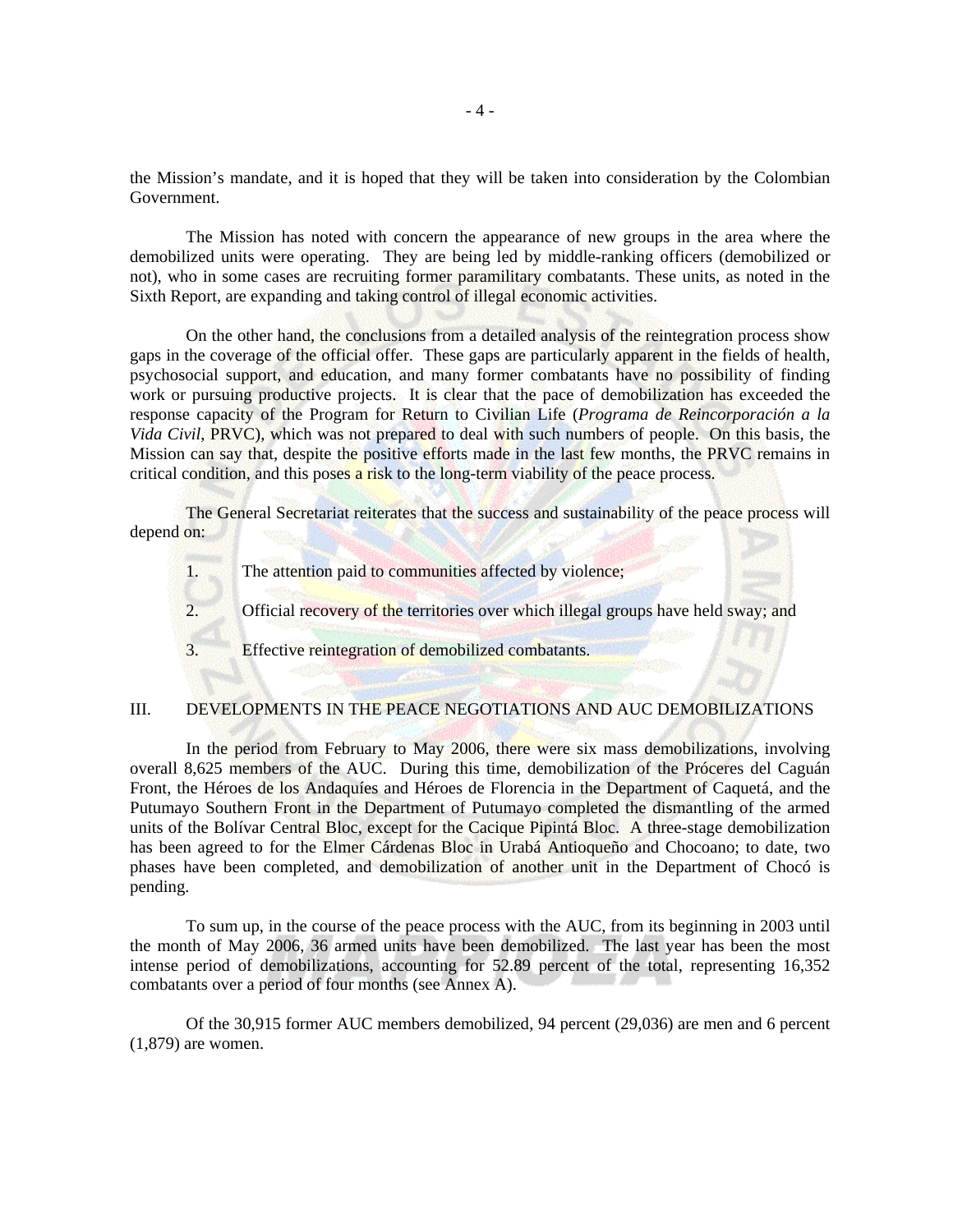The men-to-weapons ratio in the demobilized units is one weapon for every two combatants. Nevertheless, there are some groups that fall below this average: the Northern Bloc (Chimila), where the ratio is 0.28; the Northern Bloc (La Mesa) with 0.32; the Tolima Bloc with 0.24; and the Ortega Self-Defense Forces with 0.27.

 When it comes to the type of weapon, 76 percent of the weapons turned in were long weapons, 17 percent were side arms, and 7 percent were support weapons, distributed in the following manner:

| <b>LONG WEAPONS</b>                                         |        |  |
|-------------------------------------------------------------|--------|--|
| <b>RIFLES</b>                                               | 12,412 |  |
| <b>SHOTGUNS</b>                                             | 706    |  |
| <b>CARBINES</b>                                             | 166    |  |
| <b>TOTAL</b>                                                | 13,284 |  |
| <b>SIDE ARMS</b>                                            |        |  |
| <b>SUBMACHINE GUNS</b>                                      | 245    |  |
| <b>PISTOLS</b>                                              | 1,519  |  |
| <b>REVOLVERS</b>                                            | 1,256  |  |
| <b>TOTAL</b>                                                | 3,020  |  |
| <b>SUPPORT WEAPONS</b>                                      |        |  |
| <b>MACHINE GUNS</b>                                         | 216    |  |
| <b>GRENADE LAUNCHERS m203</b>                               | 6      |  |
| SINGLE-SHOT<br><b>GRENADE</b><br><b>LAUNCHERS</b>           | 458    |  |
| <b>MULTIPLE</b><br><b>GRENADE</b><br><b>LAUNCHERS (MGL)</b> | 89     |  |
| <b>MORTAR TUBES</b>                                         | 423    |  |
| <b>ROCKET LAUNCHERS</b>                                     | 44     |  |
| TOTAL                                                       | 1,236  |  |

 On the basis of this balance sheet, the destruction of weapons, which has yet to begin, remains of prime concern on the Mission's verification agenda, considering the progress made with disarmament, the quantity of weapons surrendered by the demobilized AUC, and the time they have remained in government hands.

With respect to the main areas of demobilization<sup>[1](#page-5-0)</sup>, 60 percent of demobilized persons are to be found in four departments: Antioquia (29%), Córdoba (14%), Cesar (9%), and Magdalena (8%). As to the municipalities with the greatest concentration, first come the capital cities: Medellín (3,037), Montería (1,859), Valledupar (1,548), and Santa Marta (1,228). Prominent on the list as well are towns such as Tierralta (Córdoba) with 940 demobilized persons, Caucasia (Antioquia) with 728, Turbo (Antioquia) with 646, Puerto Boyacá (Boyacá) with 600, Valencia (Córdoba) with 505, San Pedro de Urabá (Antioquia) with 467, Carepa (Antioquia) with 412, and Apartadó (Antioquia) with 439. The demobilized and returning population is heavily concentrated, then, in the following

<span id="page-5-0"></span> <sup>1.</sup> Contact departments and municipalities, to April 26, 2006.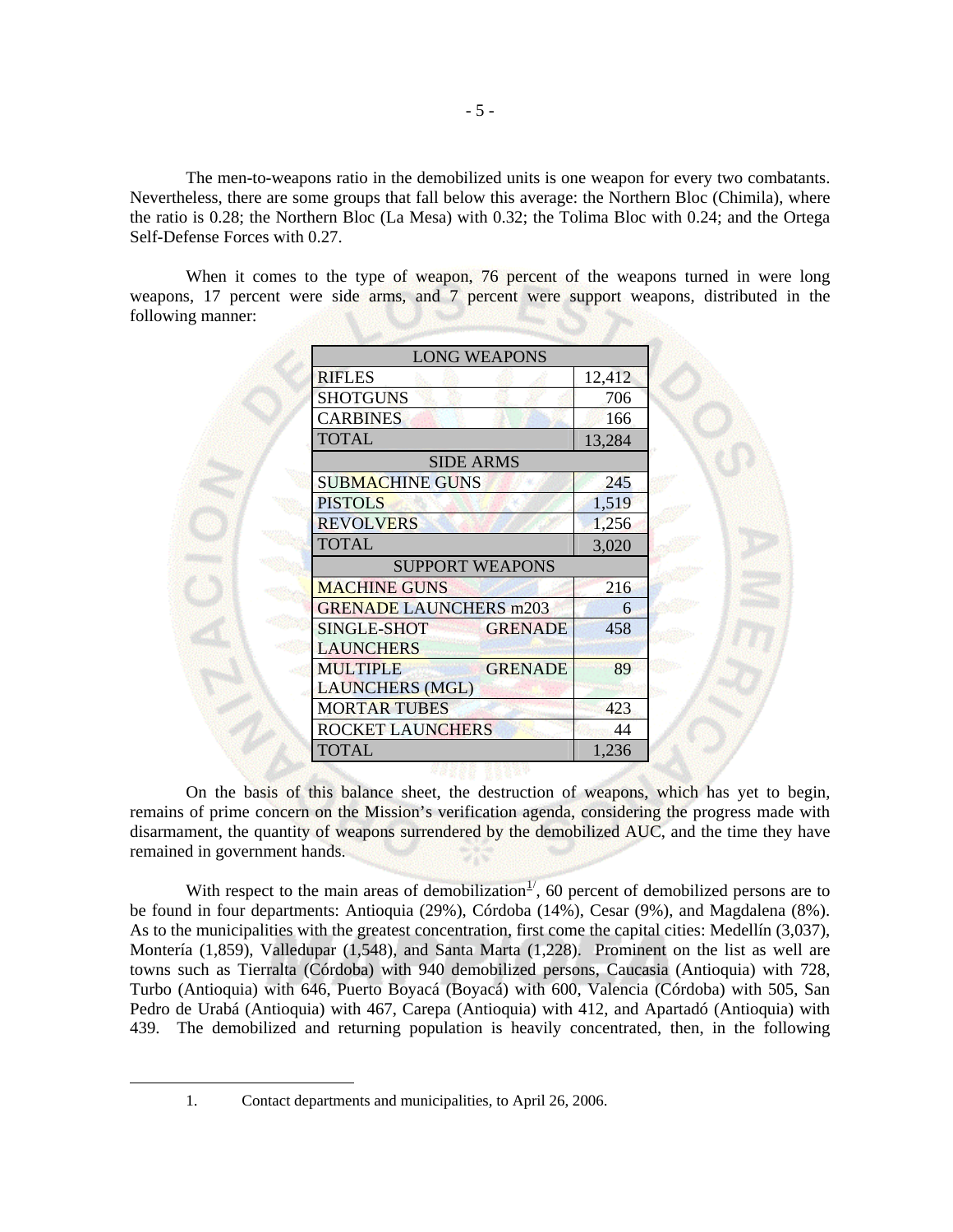regions: Occidente de Córdoba, Urabá Antioqueño, Bajo Cauca, and Magdalena Medio. In fact, 50 municipalities account for 70% of the demobilized population (See map).

# IV. VERIFICATION OF THE DISMANTLING OF AUC UNITS

 Generally speaking, the blocs and fronts that had been operating in the country's various regions have been broken up, and most of the former combatants are now in the process of reintegration into civilian life and are returning to their home regions.

 The Sixth Report of the Secretary General to the Permanent Council on the MAPP/OEA identified a series of worrisome phenomena arising subsequent to the demobilizations, including the regrouping of demobilized combatants into criminal gangs that control specific communities and illegal economic activities; holdouts who have not demobilized; and the emergence of new armed groups and/or the strengthening of those that already existed in areas abandoned by demobilized groups.

 The Mission has continued to monitor these dynamics, focusing on certain critical areas in which it has attempted to verify that the demobilized units have been effectively dismantled.

In specific zones, there appear to be emerging situations of possible rearmament and the appearance of armed groups claiming to be the "new generation of paramilitaries."

 These new armed units are appearing in various guises: as verified by the Mission and stated by the local authorities and certain civilians, these situations represent an amalgamation of various forces and interests from different illegal sectors. There is no one interpretation that will cover them all.

 The Mission has confirmed, in a series of verification visits, that these new armed groups have varying make-ups, ranging from holdout members of groups that have not demobilized to members of the AUC who, after being demobilized, took up arms again. The Colombian Government has in recent weeks recognized the situation and expressed its concern, but at the same time it has warned that if the members of the demobilized groups take up arms again, they will lose their entitlement to the benefits of Law 975 of 2005.

 The Mission is also concerned over police reports of the discovery of secret caches of weapons that certain AUC groups failed to hand over when they were demobilized. This situation calls for stepped-up verification and for investigation by the competent authorities. The Mission is in the course of verifying these reports, and is following the matter closely.

 Since the latter half of last year, the Mission has conducted post-demobilization visits, mainly in the Departments of Norte de Santander, Nariño, Córdoba, Guajira, and Bolívar. It has also been pursuing a broad agenda based on preliminary information, in follow-up to the concerns expressed in the Secretary General's Sixth Report.

 Following is a description of the main findings from verification visits in the five departments mentioned above.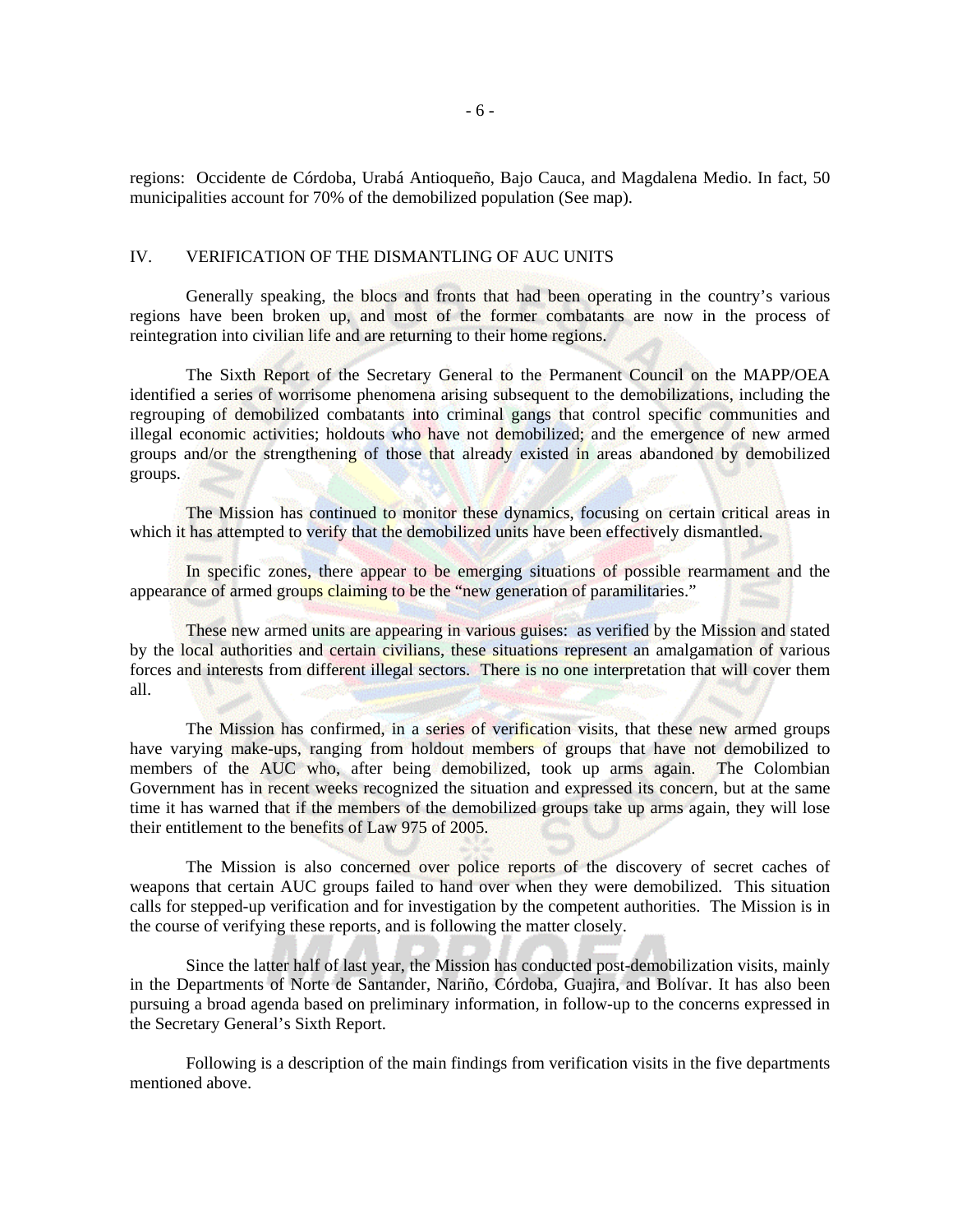# *Norte de Santander*

 In the Department of Norte de Santander, the Mission verified the existence of illegal armed groups operating in drug trafficking corridors. These groups are expanding and seizing control of certain territories, and have the potential to become an armed organization of greater dimensions.

 The modus operandi of these armed groups coincides with that of the old self-defense units, which has led local inhabitants to link them with the demobilized fronts. Some reports suggest that middle-ranking officers who were part of the Catatumbo Bloc are involved, as well as some former members of that organization. The Mission found that these groups were using heavy-handed recruitment methods among demobilized personnel in this area, and these have involved a series of killings and individual displacements.

In geographic terms, these armed groups have been found in the municipalities of Puerto Santander, Cúcuta, Sardinata, Tibú, and El Tarra, and are reported to be expanding towards the municipalities of El Carmen and Convención, as well as Curumaní, which is located in the Department of Cesar.

#### *Nariño*

 In the Nariño cordillera the Mission monitored an armed group that calls itself "Nueva Generación" ("New Generation"), which is led by a middle-ranking officer from a unit of the dismantled Libertadores del Sur Bloc (BLS) that did not take part in the demobilization process. Its activity focuses on controlling revenues from drug trafficking, and it operates in a strategically important area from which it has access through the mountainous section in the north of the department to the Pacific Ocean, via the Patía River.

 It must be noted that the region in which the "Nueva Generación" group was detected coincides with the zone of operations of the demobilized BLS, and it holds sway over the municipalities of Leiva, El Rosario, Policarpa, Cumbitara, and Los Andes. According to some reports, this group is now expanding and has come into conflict with subversive groups operating in the area.

#### *Córdoba*

 In follow-up to verification of rearmament in this department, the Mission confirmed the presence of two armed groups. The first is located between the municipalities of Puerto Libertador and Montelíbano. It includes demobilized personnel. In the wake of action by the national army, it has fallen back towards more remote villages beyond Tierradentro.

 The second armed group operates in the municipalities of Valencia and Tierralta, especially in the vicinity of the Urrá Dam, which was the turf of the demobilized Córboda Bloc and the Héroes de Tolová Bloc. After the latter group was dismantled, an armed faction that did not take part in the demobilization process was identified, and it controls the local drug traffic.

 The Mission is also working with its Montería office on verification activities in the village of Tierradentro in the municipality of Montelíbano (Córdoba), where it has detected the presence of an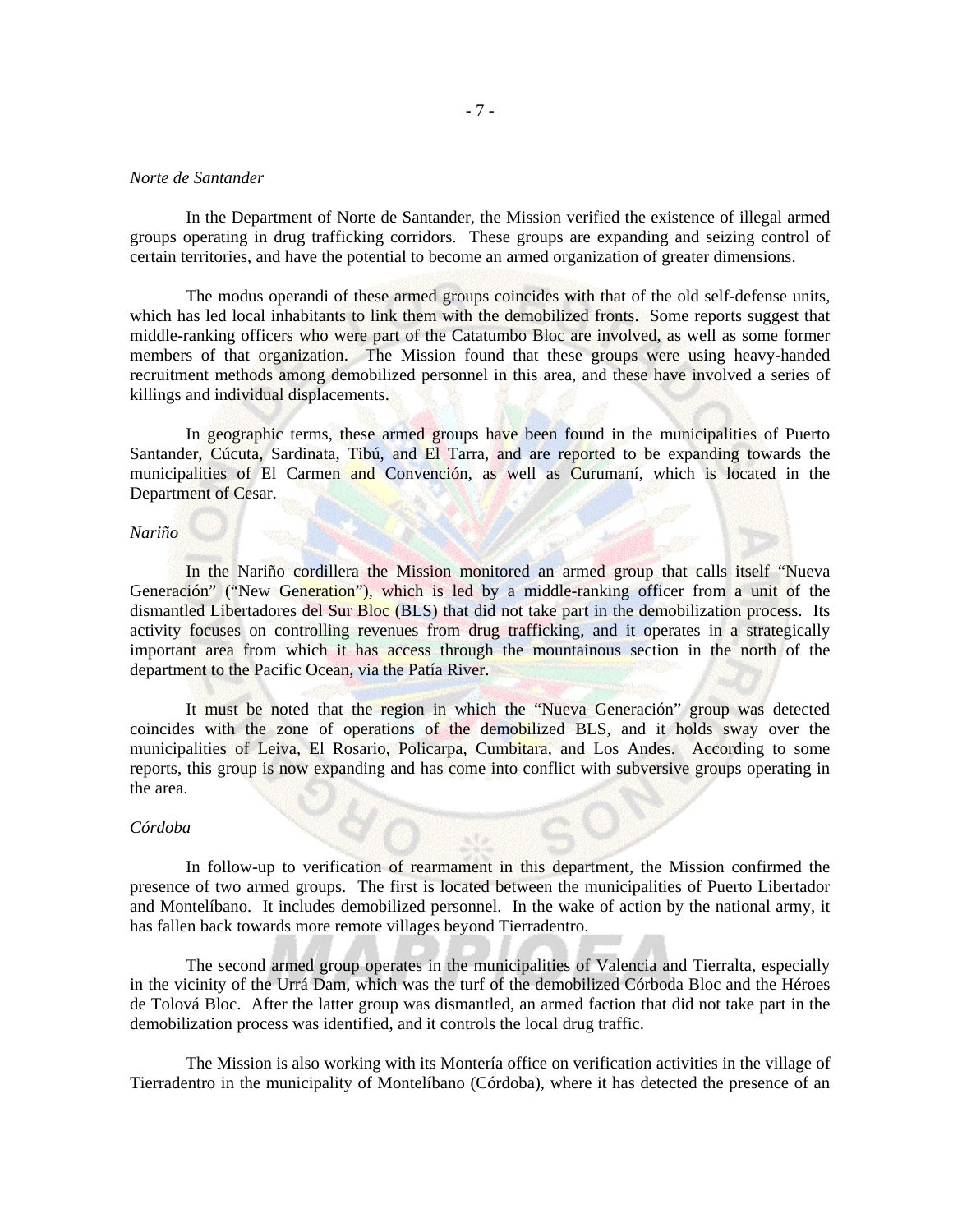armed group consisting of demobilized paramilitaries. In this case, the Mission has been closely monitoring the beginnings of rearmament and the official response. It is the active role of the community and its leaders that has brought each of these situations to light, in an area that was historically under the control of illegal armed groups, and where the government has begun to establish its presence.

#### *Guajira*

 The Mission has received information from various sources about an armed unit operating in the area of Bahía Portete, municipality of Uribia, Alta Guajira. This faction, which consists of no more than 40 men, did not take part in the demobilization, and is being led by one of the commanders of the Wayuú counterinsurgency front, a group belonging to the Northern Bloc paramilitaries.

#### *Bolívar*

The Mission is concerned over the results of the preliminary verification in the village of Pueblito Mejía, municipality of Barranco de Loba (Bolívar), where it has identified the involvement of demobilized personnel in criminal activities, threats, kidnapping, and, generally speaking, in undermining public order. The Mission is following the situation closely, with the cooperation of various state and nongovernmental institutions.

In conclusion we may say that, as confirmed by the verifications conducted in the Departments of Norte de Santander, Nariño, Córdoba, Guajira, and Bolívar, the activity of these groups is linked to drug trafficking, and their modus operandi is highly similar to that of the paramilitary groups that formerly operated in these zones.

Information from the verification visits reveals that demobilized and non-demobilized former commanders of middle rank and former members of the paramilitary groups are involved in illegal activities. To date, there is insufficient evidence to claim that the dismantled groups or their former commanders are heading up the illegal activities detected.

 It is important to mention that the Mission will be pursuing its verification work in the remaining regions, where information has been received on possible failures in the dismantling of armed groups.

# V. VERIFICATION OF REINTEGRATION

<span id="page-8-1"></span> The Mission has prepared an analysis of the reintegration process, starting with the official offers stipulated in the PRVC "*Modelo de Atención*" (Services Model), which provides a period of two years to apply for benefits. The process was observed at the national level, in the Reference and Opportunity Centers  $(CRO)^{2/2}$  $(CRO)^{2/2}$  $(CRO)^{2/2}$ , and in the demobilized units.<sup>[3](#page-8-1)/</sup>

<span id="page-8-0"></span> <sup>2.</sup> The CROs are information and assistance centers for demobilized ex-combatants, set up by the national government. Former members of irregular armed groups are supposed to apply to these centers at the end of the concentration, demobilization, and disarmament phase. There, they can complete the necessary formalities for their full return to civilian life and can receive information on the benefits to which they are entitled.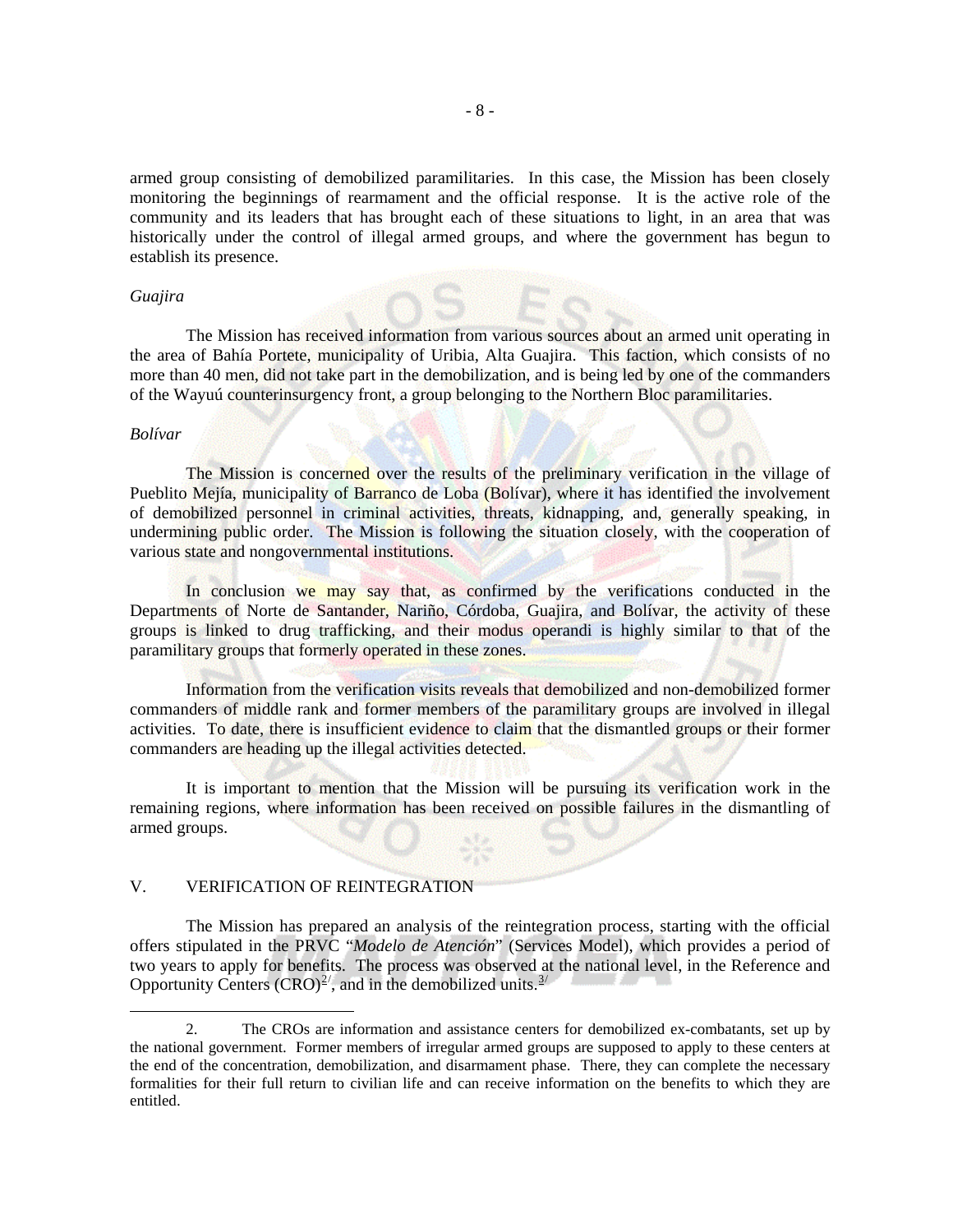The Mission found that, on the basis of the units demobilized up to June 15, 2006, the coverage ratio of the PRVC is 65 percent: of the 30,028 demobilized combatants in question, the program has served 19,752. $4/$  $4/$  In other words, 35 percent of former combatants have not accepted the official offer. On the other hand, of the total of former AUC members, 66 percent have been located by the program. The units with the lowest coverage rate are those that were demobilized during 2006, reflecting the fact that they were only recently dismantled and that there is no CRO established to serve this population.

 The pace of demobilization has exceeded the response capacity of the PRVC, which was not prepared to cope with such numbers of people. To this must be added other factors, such as the fact that, in some cases, former combatants are unaware of the benefits, requirements, and responsibilities involved; the lack of trust in government agencies; misunderstanding of the interests and capacities of former combatants; the lack of institutional infrastructure; and the tenuous presence of the state in some parts of the country.

With respect to the identification and documentation process, the Mission concludes that 26 percent of former AUC members did not give *versión libre[5](#page-9-1)/* during the mass demobilization, and that only 36 percent have a *pasado judicial*. [6](#page-9-2)/

 On the health front, places had been arranged in the health system as of April 2006 for 32,777 PRVC beneficiaries. This would be enough to provide coverage for all demobilized AUC members, but is inadequate to serve their immediate family members. Moreover, that figure includes spaces for individual demobilized persons, numbering 10,117. Consequently, it can be said that there is not enough capacity to bring demobilized personnel and their families into the subsidized health system.

 Moreover, looking at former combatants who have been in the reintegration process for more than six months, it has been found that only 47 percent have joined the Social Security System, and this figure does not include either the Cacique Nutibara Bloc (BCN) or the Ortega Self-Defense Forces (AO).

 In terms of psychosocial care, this continues to be one of the weakest points of the PRVC. According to the PRVC, service was provided in May and June, through psychosocial workshops conducted under contract with local and national operators, for 3,678 persons, equivalent to 12 percent of the demobilized corps, without considering the BCN and the AO. Despite the progress and initiatives of the last few months, much remains to be done to deal with post-traumatic stress and

 <sup>3.</sup> This analysis is found in the document *Desmovilización y Reincorporación: Panorama General* ("Demobilization and Reincorporation: An Overview"), prepared on the basis of information provided by the Ministry of Interior and Justice, to June 2006.

<span id="page-9-0"></span><sup>4.</sup> This number does not include persons served by the Peace and Reconciliation Program of the Medellín Municipal Government, who are excluded from this analysis, nor does it include the Ortega Self-Defense Forces and the Héroes de Granada Bloc. The Municipal Government of Medellín is taking care of all demobilized personnel of the Cacique Nutibara Bloc, and around 75 percent of those of the Héroes de Granada Bloc.

<span id="page-9-2"></span><span id="page-9-1"></span><sup>5.</sup> In this procedure, the demobilized person gives his own "free version" of the events in which he was involved. He may confess, but he is not obliged to do so.

<sup>6.</sup> The *pasado judicial* is a judicial certificate given only to persons with a clean criminal record.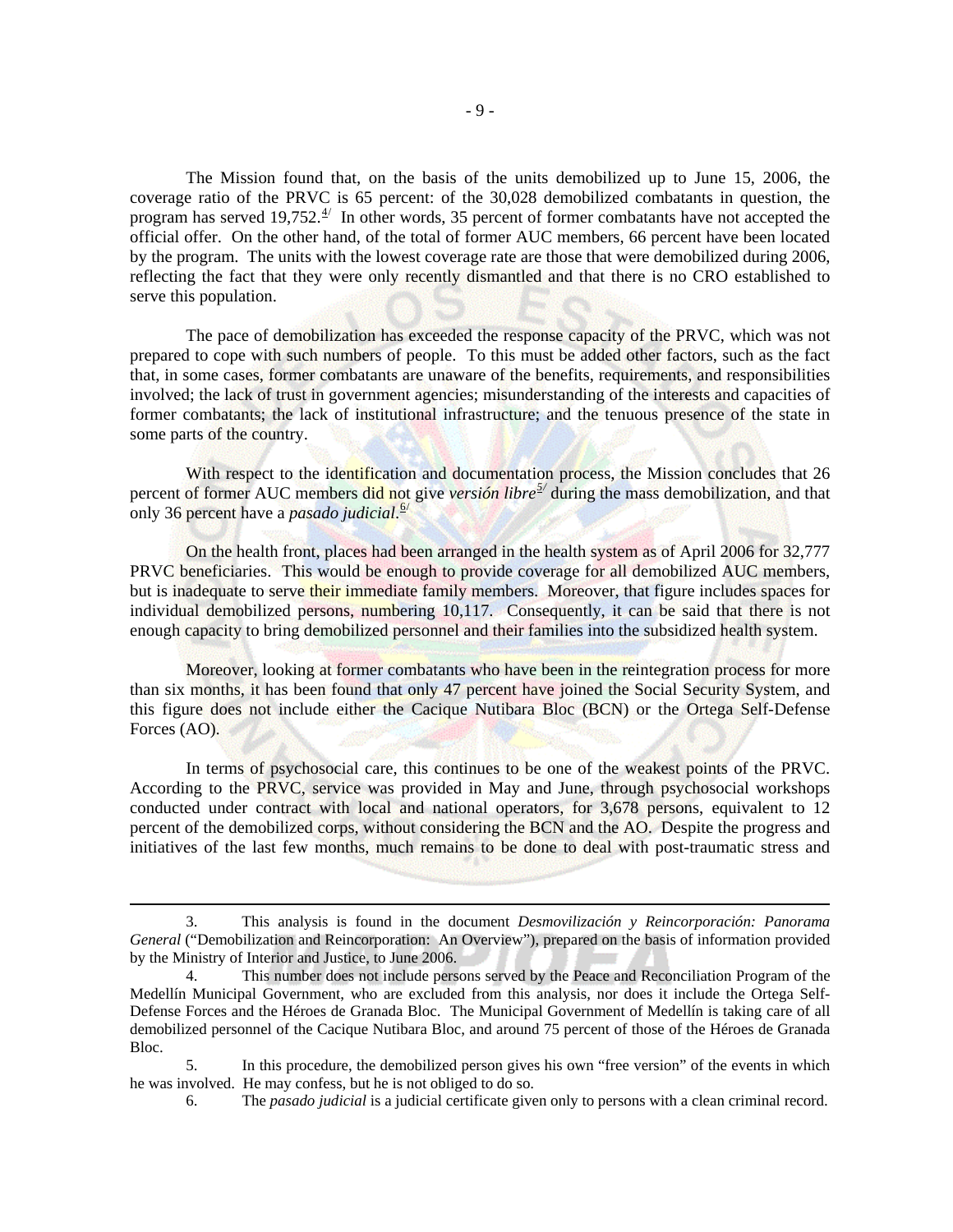individual suffering, prevent the health risks of drug addiction and family violence, and re-socialize former combatants.

 Education coverage is also poor. Bearing in mind that 10,039 former combatants have been in the reintegration process for more than six months (without counting the BCN and the AO), only 48 percent have taken the "initial module." According to PRVC records to June 2006, total enrollment in this module is 9,836, i.e., 32 percent of the demobilized corps: in the case of vocational training, the figure is 17.5 percent, and in academic training, 8.2 percent, reflecting low rates of coverage (again, without counting the BCN and the AO).

 The dropout rate in formal education is high, much higher than for vocational training, which may be explained by the fact that demobilized persons have an incentive to learn a trade that will provide short-term income. Programs that offer immediate remuneration, such as the "civic auxiliaries" and "manual eradicators," while they constitute alternatives to short-term work, have increased the dropout rate in some regions, because people prefer to earn income rather than complete the education process.

 Nevertheless, temporary jobs such as those under the "Civic Auxiliaries" program being implemented with the national police can be a positive experience. The goal is to bring 3,700 demobilized persons into traffic control training programs under the supervision of professional police officers.

 The manual eradication of illegal coca crops, which is being verified in Urabá and Córdoba, with the participation of more than 1,500 demobilized AUC members, is a fact to take into consideration. To the extent that these (admittedly incipient) efforts, supervised by government and international institutions, can help to eliminate such crops and restore those lands to legality, this will contribute to building peace.

 It was found that only 263 demobilized persons were involved in income-earning projects. According to surveys taken in the Temporary Relocation Zone, demobilized personnel are more attracted to urban trades than to rural activities.

 The Peace and Reconciliation Program of Medellín is showing positive results through its "Return to Legality" model. From its evaluation and monitoring of this program, the Mission can say that it constitutes a model to bear in mind. It demonstrates the basic steps that the government can take successfully to provide guidance and support for individuals and groups in the most complex period of reinsertion, which runs from the handover of weapons to the necessary shift from a "violence mindset" to a "legality mindset." Greater stress is now being placed on preparing former combatants before they enter the labor market. It is interesting to note that, recognizing the need to continue this process, the city government has extended the program from 18 to 24 months.

#### VI. MONITORING LAW 975/2005 (THE JUSTICE AND PEACE LAW)

 The Mission has been conducting special monitoring and observation of progress in implementing Law 975/2005 (the Justice and Peace Law). This quarter was marked by two important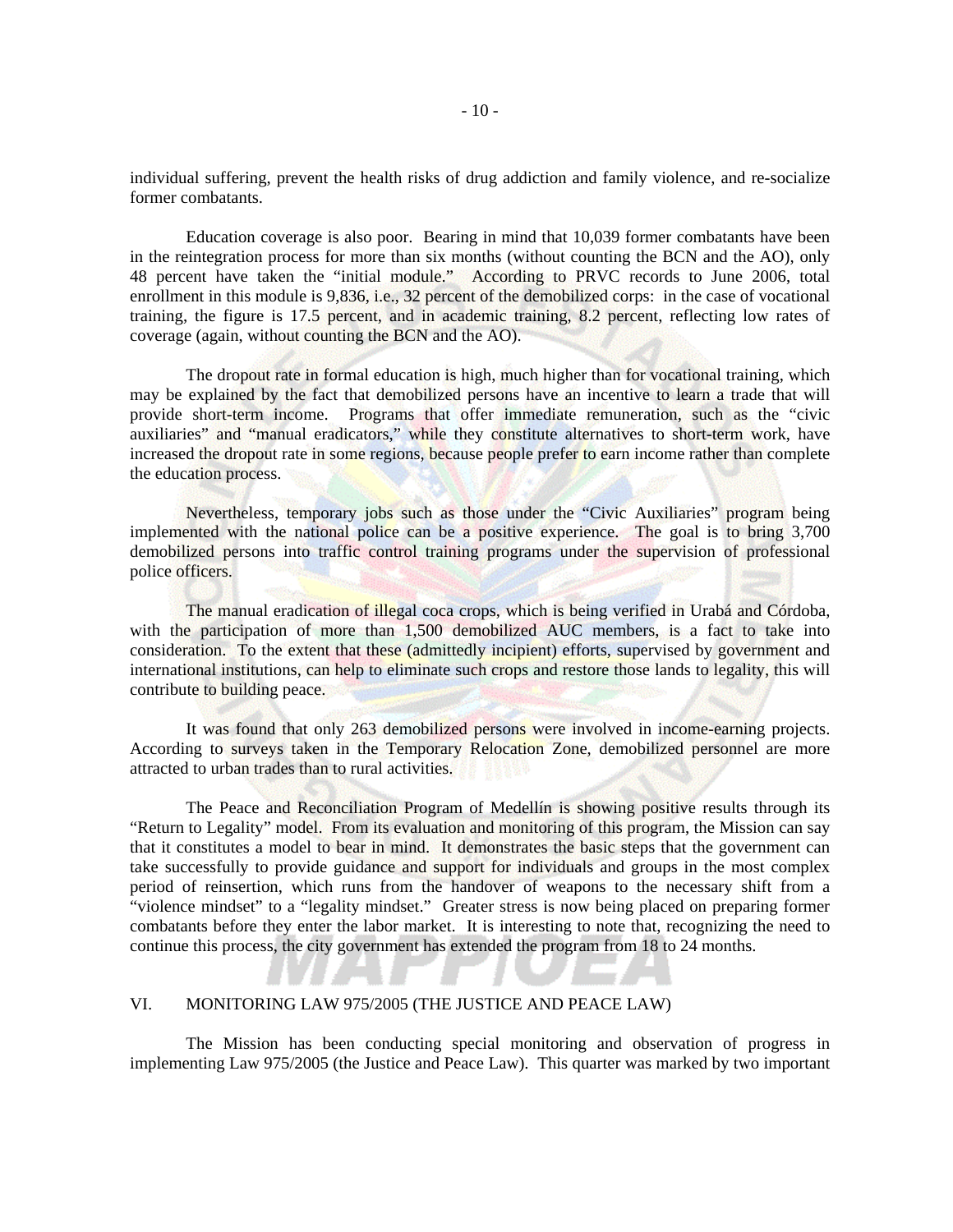events: the Constitutional Court ruled on a challenge to this Law, and the National Reparations and Reconciliation Commission (CNRR) was established.

 In its judgment C-370/06, the Court recognized the constitutionality of the alternative penalties, but quashed certain articles in order to bring the proposed law into line with the principles of the Colombian constitution and international treaties.

 In its verification work, the Mission is monitoring the establishment and inauguration of the CNRR. The Commission presented a proposed "roadmap" in January 2006, thereby launching a participatory process that has included hearings, forums, and debates, intended to define the model of reparations that will be applied in the country, and the Mission has been following the process. It is very important to note that the Commission is receiving support from the United Nations (OCHA) and the International Organization for Migration (IOM), as well as from countries such as the Netherlands, Sweden, Canada, and Spain.

 In order to gather information on application of the Justice and Peace Law, the IACHR has conducted three visits to meet with **authorities**, victims, and civil society organizations, and to observe the judicial proceedings prior to demobilization. On August 1, the IACHR issued a statement on the application and scope of the Justice and Peace Law in Colombia.

# VII. PARTICIPATORY COMMUNITY INITIATIVES

 One of the main components of the Mission's work is to support local initiatives in conflict zones, by promoting measures to encourage trust and reconciliation in a culture of democracy, peace, and peaceful settlement of disputes, as well as the identification, formulation, and management of socially oriented initiatives and projects in those areas.

In those places where the Mission has a permanent presence, it has followed a number of participatory initiatives targeted at communities that have been the victims of violence, and at those that are hosting demobilized combatants in their return to civilian life. This involves work on the following topics, among others: Alternative Dispute Settlement Methods, Confidence-Building Measures, Reconciliation and Reconstruction of the Social Fabric; Coexistence, Reacquaintance, and Historical Memory (*Convivencia, Reencuentro y Memoria Histórica*); and Psychosocial Support. The most notable progress has been made in Tierralta (Córdoba), and work is beginning in Medellín (Antioquia).

 In Medellín, with the strengthening of the regional office, the Mission is now monitoring the Peace and Reconciliation Program for demobilized ex-combatants. It has also reinforced its presence in the communes.

The *Conciliemos* Community Justice Program in Tierralta (Córdoba)

 In those parts of Colombia that have experienced armed confrontation, communities have suffered from the lack of government services such as the administration of justice, and this has led the local people to resort to "methods" borrowed from the illegal armed groups themselves. The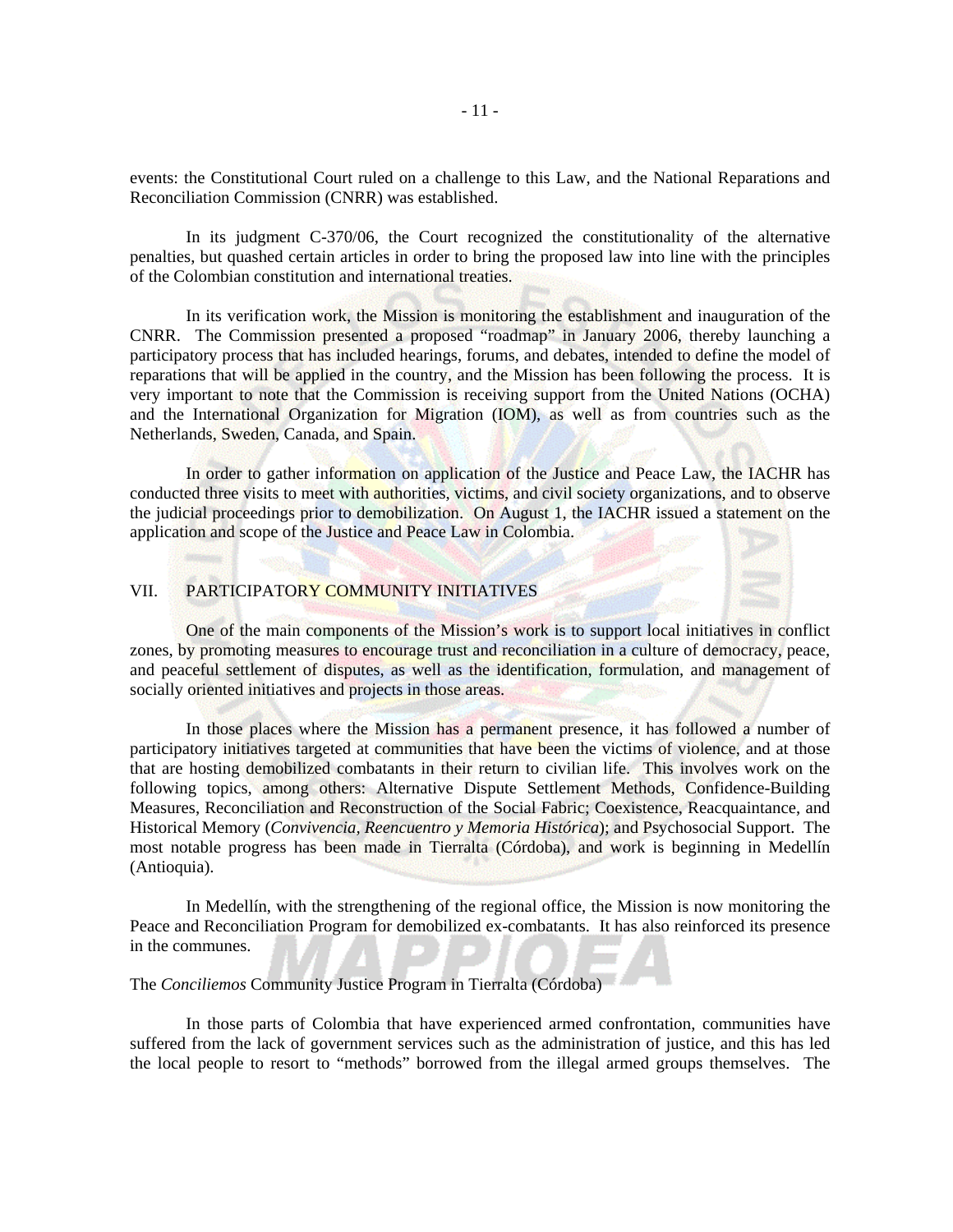Mission is trying to help fill the existing vacuum in this area, until the state and its institutions can extend their presence to those zones.

 In implementing the *Conciliemos* Community Justice Project in Tierralta, the Mission has conducted assessments in the communities, put forward the concept of conciliator, and selected 55 community leaders for training as *conciliadores en equidad* (conciliators). The leaders represent approximately 60 communities, with a total population of some 7,000.

# VIII. SPECIAL MONITORING ACTIVITIES

 As part of its verification work, the Mission is following specific cases and situations that involve apparent violations of human rights.

In the Sixth Report, the Mission referred to the disappearance of the youth Jesús Emiro Manzano, during the events in Lamas Verdes and Nuevo Horizonte, in the municipality of Curumaní (Cesar). The Secretary General reports that, thanks to the Mission's monitoring, the young man was found alive.

 The Secretary General also reports the murder of the Arhuaco man Miguel Niño, and the forced disappearance of his son, Filadelfo Niño, which occurred in the rural area of the municipality of Pueblo Bello (Cesar) on August 11, 2004. Under its mandate, the Mission will continue to follow this case closely.

 Another case that the Mission is monitoring involves the murder of the Kankuamo indigenous leader Freddy Arias on August 4, 2004, in the municipality of Valledupar (Cesar).

 The Secretary General also calls attention to complaints by nongovernmental organizations that have approached the Mission to express their concern over threats from groups that, with new names, refer to themselves as *autodefensas* or paramilitaries.

 On June 16, 2006, the IACHR issued a press release expressing concern over threats against human rights defenders in Colombia.

# IX. CONCLUSIONS

 The demobilization of more than 30,000 AUC members during the current peace process constitutes a significant step forward in consolidating peace in Colombia. During this stage, while some holdouts still refuse to demobilize, it is of vital importance to continue supporting the reintegration efforts in the country.

 The Secretary General notes progress in the process of demobilizing and disarming the AUC, but warns that specific situations arising in some regions will have to be closely monitored.

 Timely attention to events following demobilization of the AUC, such as violations of the agreements, the appearance of new illegal groups, and holdouts that refuse to demobilized, should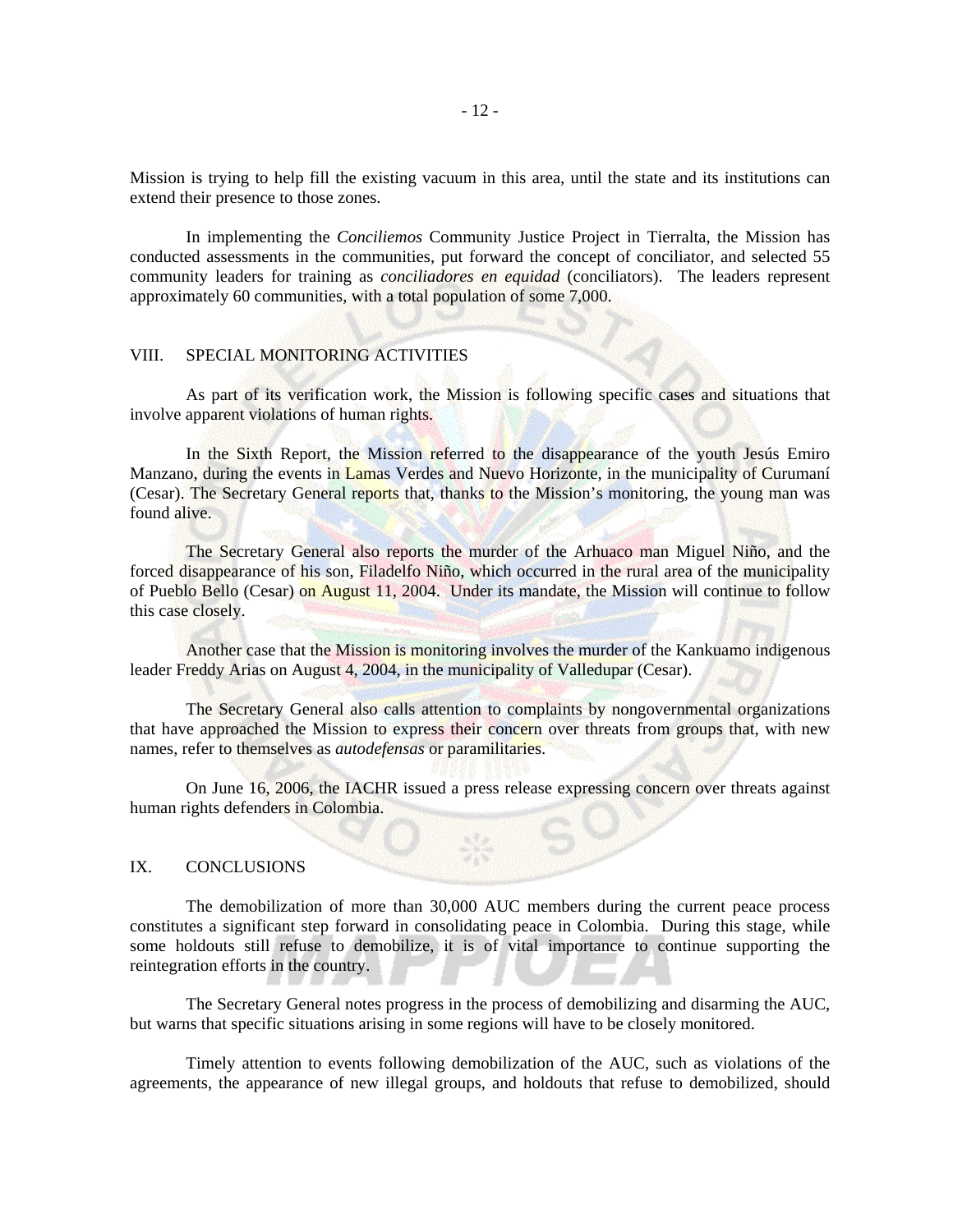allow the Colombian authorities to correct these irregularities in time. In this context, the Secretary General considers that, if the peace process is to be consolidated, the institutions of the Colombian state will have to give priority to the recovery of those territories, villages, and districts where demobilization has occurred.

 The Secretary General is also concerned over the discovery of weapons caches following demobilization of some AUC blocs. The Mission will take care to verify these facts and urges the authorities to conduct the necessary investigations.

 Similarly, the Secretary General insists on the need to destroy the weapons surrendered during demobilization, in light of the time that has elapsed since they were turned over to the Colombian state.

 Generally speaking, the Program for Return to Civilian Life has not succeeded in providing coverage for the majority of those demobilized. The Secretary General reiterates the need to broaden the coverage to all demobilized ex-combatants, and to increase efforts in this direction.

 Finally, attending to the communities affected by violence is a central concern of the Secretary General. In this regard, the *Conciliadores en Equidad* Program, which is having an impact in 60 communities in the municipality of Tierralta (Córdoba), represents a model that should be pursued.

 In order to contribute further to the consolidation of a lasting and stable peace in the country, the Secretary General considers it essential that the Mission continue its activities under the mandate conferred upon it.

# MAPPIOEA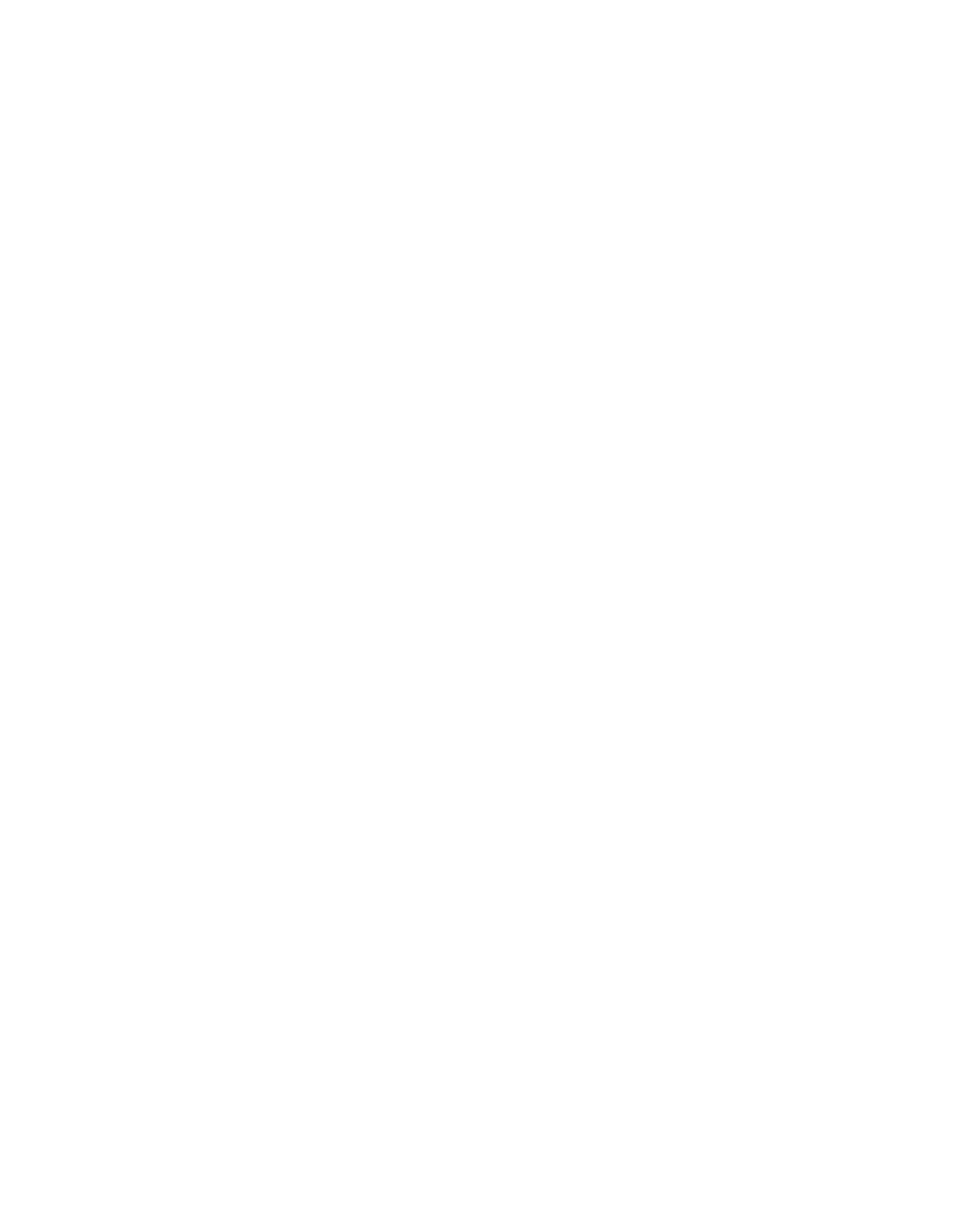# ANNEX A

|             |                                                           | <b>TOTAL</b> |            |                |                      |      |
|-------------|-----------------------------------------------------------|--------------|------------|----------------|----------------------|------|
| <b>YEAR</b> | <b>UNIT</b>                                               | DEMOB.       | <b>MEN</b> | <b>WOMEN</b>   | <b>WEAPONS RATIO</b> |      |
| 2003        | CACIQUE NUTIBARA BLOC                                     | 868          | 860        | 8              | 497                  | 0.57 |
|             | ORTEGA SELF-DEFENSE FORCES                                | 168          | 168        | $\overline{0}$ | 47                   | 0.27 |
| 2004        | <b>BANANERO BLOC</b>                                      | 447          | 431        | 16             | 351                  | 0.78 |
|             | SOUTHERN MAGDALENA AND ISLA DE                            |              |            |                |                      |      |
|             | SAN FERNANDO SELF-DEFENSE FORCES                          | 47           | 47         | $\mathbf{0}$   | 38                   | 0.81 |
|             | <b>CUNDINAMARCA</b><br><b>SELF-DEFENSE</b>                |              |            |                |                      |      |
|             | <b>FORCES</b>                                             | 148          | 146        | $\overline{2}$ | 156                  | 1.05 |
|             | <b>CATATUMBO BLOC</b>                                     | 1,425        | 1,399      | 26             | 1.115                | 0.78 |
|             | <b>CALIMA BLOC</b>                                        | 557          | 536        | 21             | 451                  | 0.8  |
| 2005        | CORDOBA SELF-DEFENSE FORCES                               | 925          | 897        | 28             | 393                  | 0.42 |
|             | SOUTHWESTERN ANTIOQUEÑO BLOC                              | 125          | 121        | $\overline{4}$ | 103                  | 0.82 |
|             | <b>MOJANA FRONT</b>                                       | 110          | 106        | $\overline{4}$ | 103                  | 0.93 |
|             | <b>HEROES DE TOLOVA FRONT</b>                             | 465          | 446        | 19             | 256                  | 0.55 |
|             | <b>MONTES DE MARIA BLOC</b>                               | 594          | 580        | 14             | 364                  | 0.61 |
|             | <b>LIBERTADORES DEL SUR BLOC</b>                          | 689          | 632        | 57             | 596                  | 0.86 |
|             | <b>HEROES DE GRANADA BLOC</b>                             | 2,033        | 1,998      | 3              | 1.120                | 0.55 |
|             | META AND VICHADA SELF-DEFENSE                             |              |            |                |                      |      |
|             | <b>FORCES</b>                                             | 209          | 197        | 12             | 231                  | 1.11 |
|             | PACIFICO - HEROES DE CHOCO BLOC                           | 358          | 314        | 44             | 279                  | 0.77 |
|             | SECURITY RING <sup>7</sup>                                |              |            |                |                      |      |
|             | <b>CENTAUROS BLOC</b>                                     | 1,135        | 1,090      | 45             | 754                  | 0.66 |
|             | NORTHWESTERN ANTIOQUEÑO BLOC                              | 222          | 221        | $\overline{1}$ | 153                  | 0.68 |
|             | <b>VICHADA DEL BCB FRONT</b>                              | 325          | 299        | 26             | 282                  | 0.86 |
|             | <b>TOLIMA BLOC</b>                                        | 207          | 190        | 17             | 51                   | 0.24 |
|             | NORTHEASTERN ANTIOQUEÑO - BAJO                            |              |            |                |                      |      |
|             | CAUCA AND MAGDALENA MEDIO                                 |              |            |                |                      |      |
|             | <b>FRONTS (BCB)</b>                                       | 1,922        | 1,799      | 123            | 1.390                | 0.72 |
|             | HEROES Y MARTIRES DEL GUATICA                             |              |            |                |                      |      |
|             | FRONT (BCB)                                               | 552          | 524        | 28             | 351                  | 0.63 |
|             | <b>VENCEDORES DE ARAUCA BLOC</b>                          | 548          | 506        | 42             | 409                  | 0.74 |
| 2006        | <b>MINEROS BLOC</b>                                       | 2,790        | 2,576      | 214            | 1.432                | 0.51 |
|             | <b>CAMPESINAS</b><br>DE<br><b>PUERTO</b><br><b>BOYACA</b> |              |            |                |                      |      |
|             | <b>SELF-DEFENSE FORCES</b>                                | 742          | 704        | 38             | 316                  | 0.42 |
|             | CENTRAL BOLIVAR - SOUTH BOLIVAR<br><b>BLOC</b>            | 2,523        | 2,168      | 355            | 1.094                | 0.43 |
|             | RESISTENCIA TAYRONA BLOC                                  | 1,166        | 1,135      | 31             | 597                  | 0.51 |
|             |                                                           |              |            |                |                      |      |

# Numbers demobilized, by sex, number of weapons surrendered and men/weapons ratio

<span id="page-15-0"></span> <sup>7.</sup> The Security Ring (*Anillo de Seguridad*) de Santa Fe de Ralito was formed by men from the Centauros Bloc, the Libertadores del Sur, the Pacífico Bloc, and the Vencedores de Arauca Front. They were demobilized in the Department of Córdoba but their weapons were included in data on their original units.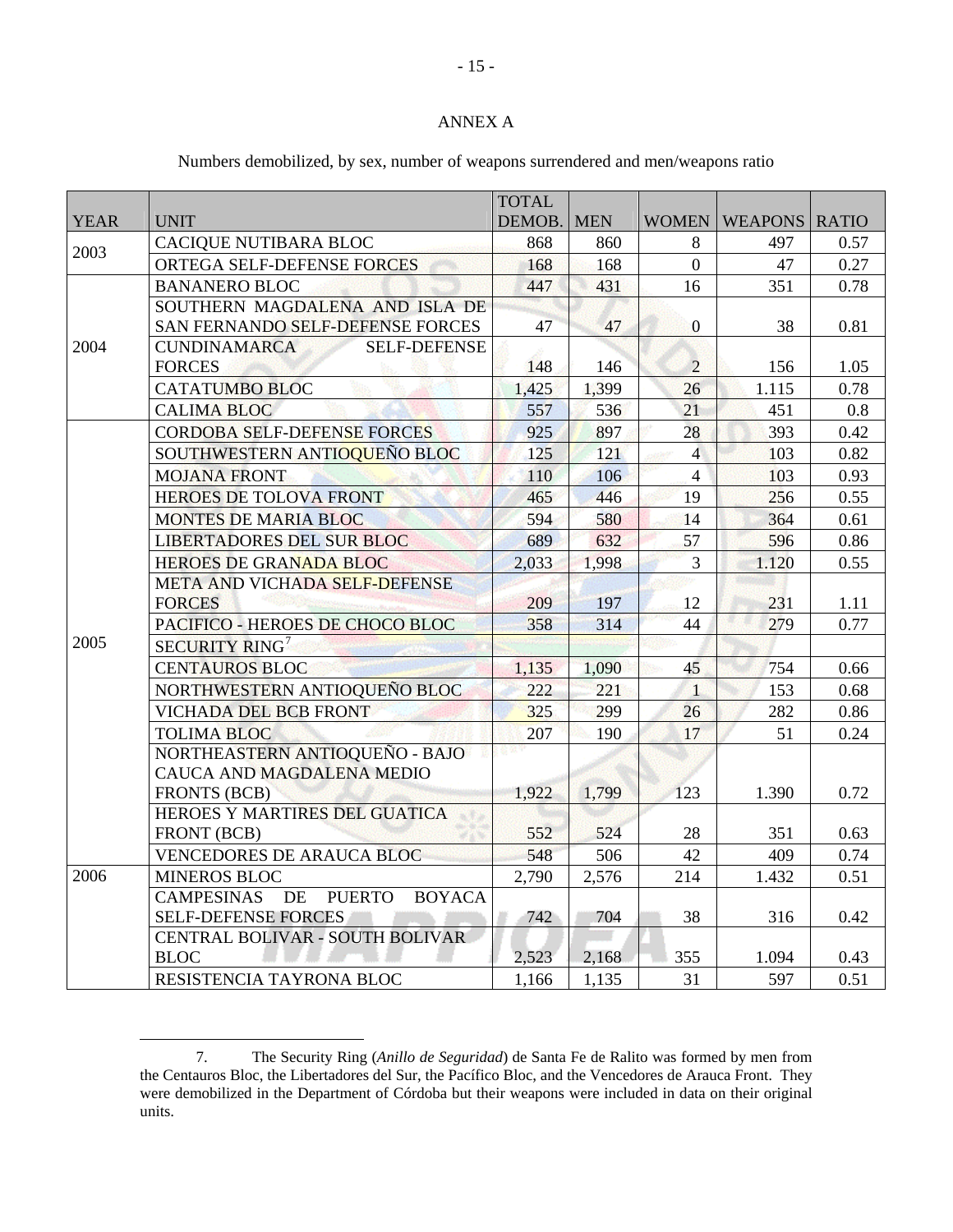|              | CAMPESINAS DEL MAGDALENA MEDIO      |        |        |          |        |      |
|--------------|-------------------------------------|--------|--------|----------|--------|------|
|              | <b>SELF-DEFENSE FORCES</b>          | 990    | 961    | 29       | 757    | 0.76 |
|              | PROCERES DEL CAGUAN - HEROES DE     |        |        |          |        |      |
|              | LOS ANDAQUIES AND HEROES DE         |        |        |          |        |      |
|              | <b>FLORENCIA FRONTS (BCB)</b>       | 552    | 486    | 66       | 341    | 0.61 |
|              | SOUTHERN PUTUMAYO FRONT (BCB)       | 504    | 487    | 17       | 292    | 0.57 |
|              | <b>JULIO PEINADO BECERRA FRONT</b>  | 251    | 240    | 11       | 179    | 0.71 |
|              | <b>NORTHERN BLOC (CHIMILA)</b>      | 2,215  | 2,043  | 172      | 625    | 0.28 |
|              | <b>NORTHERN BLOC (LA MESA)</b>      | 2,545  | 2,230  | 315      | 833    | 0.32 |
|              | HEROES DEL GUAVIARE FRONT AND       |        |        |          |        |      |
|              | HEROES DE LOS LLANOS FRONT          | 1,765  | 1,718  | 47       | 1.006  | 0.56 |
|              | <b>COSTANERO FRONT - ELMER</b>      |        |        |          |        |      |
|              | <b>CARDENAS BLOC</b>                | 309    | 297    | 12       | 218    | 0.71 |
|              | <b>ELMER CARDENAS BLOC - SECOND</b> |        |        |          |        |      |
|              | <b>PHASE</b>                        | 484    | 484    | $\Omega$ | 360    | 0.74 |
| <b>TOTAL</b> |                                     | 30,915 | 29,036 | 1,879    | 17,540 | 0.56 |



# MAPPIOEA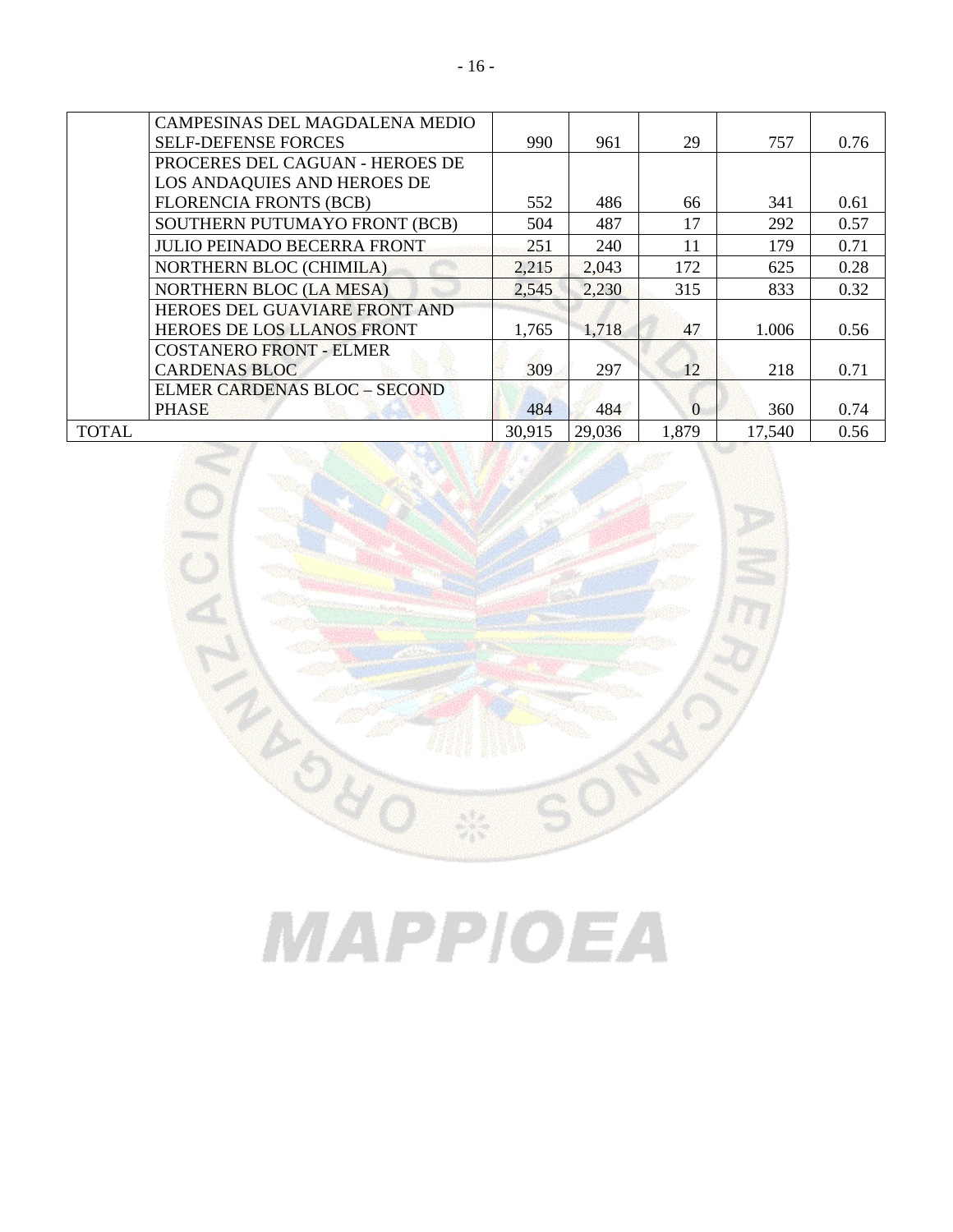